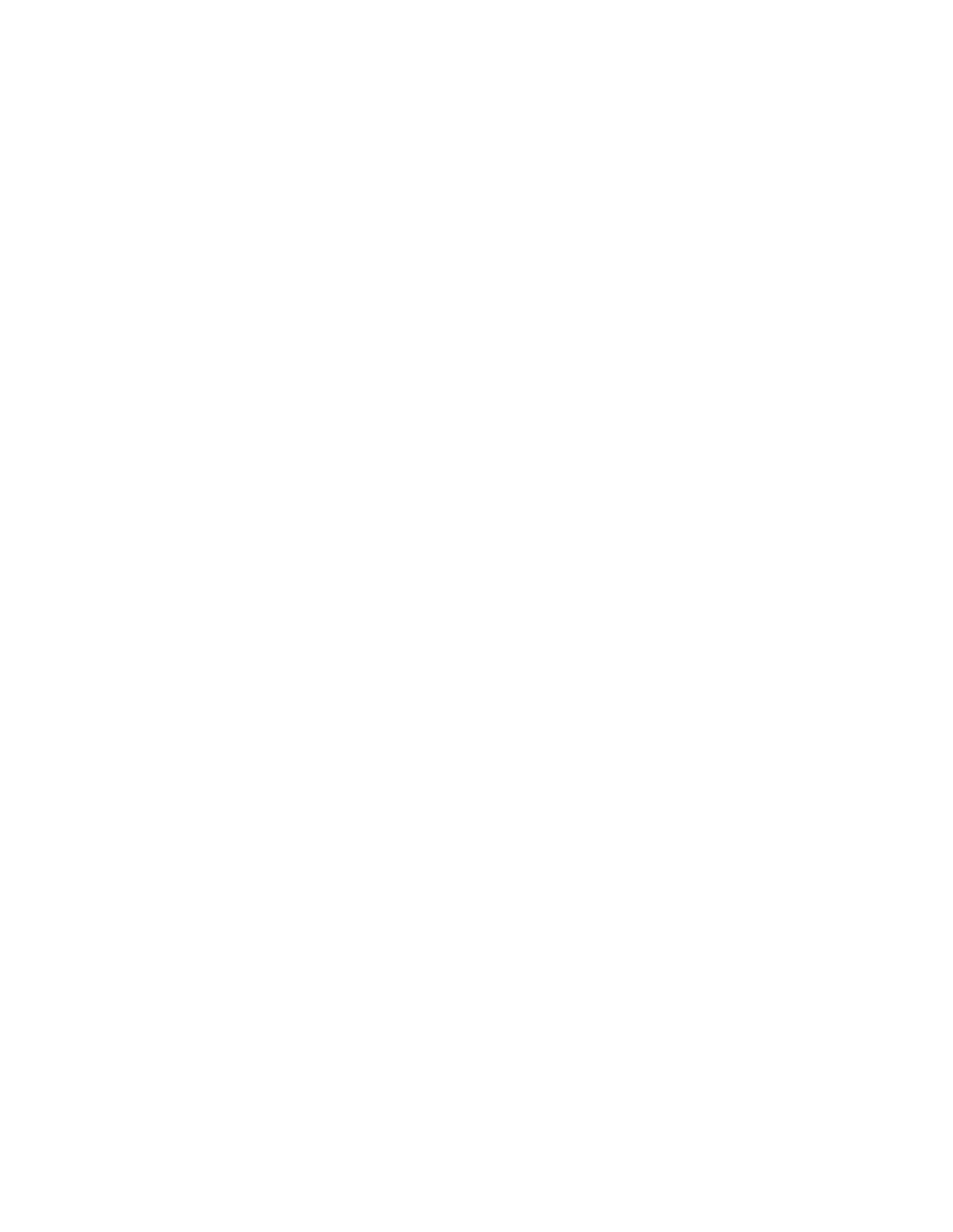# UTILITY WORKERS LOCAL 369

## NOTICE OF NOMINATIONS AND ELECTION

## 2022 ELECTION

#### SUMMARY OF RULES

- A. Nominations for Local 369 President will be accepted at the May Membership meeting on May 1, 2022 at Local 369, 120 Bay State Drive, Braintree MA 02184 pursuant to Article XVII § 2 of the Local 369 By-Laws.
- B. Any nominee who does not wish to stand for the position must withdraw by notifying the Election Chair by May 6, 2022, five (5) days after nominations as provided by Article XVII § 2a.3 of the By-Laws.
- C. The election will be conducted by MK Election Services by mail ballot in accordance with Article XVII § 6 of the By-Laws. Ballots will be mailed on May 16, 2022, fifteen (15) days after nominations. Ballots must be filled out, placed in the secret ballot envelope, and then placed in the self-addressed return envelope provided, so that they are received no later than 8 am on June 3, 2022. The election tally (counting of the ballots) will take place at the Local hall on June 3, 2022 at 9 am.
- D.Challenges to the elections must signed and in writing to the Executive Board in accordance with Article XIV § 1-C of the UWUA National Constitution. Challenges to the election are due by June 18, 2022.
- E. Members are reminded of their responsibility to make sure that the Local has their current, accurate mailing address prior to May 16, 2022.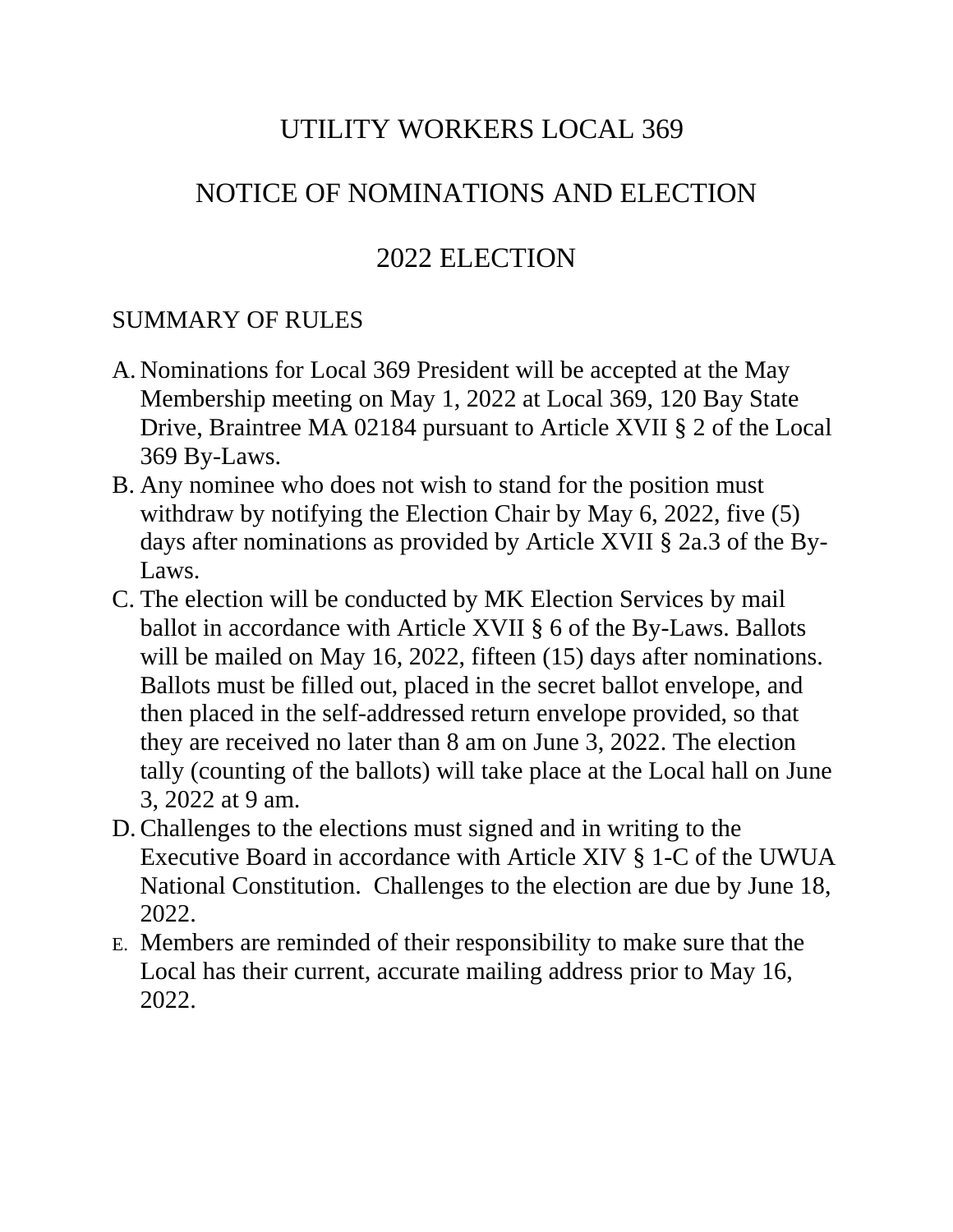#### ELECTION RULES OF THE 2022 UWUA LOCAL 369 ELECTION

The Election Committee of Local 369, Utility Workers Union of America met and, pursuant to Article VII § 4 of the Local 369 By-Laws, adopted the following rules for the conduct of Local 369's 2022 nominations and election of President. Pursuant to Article XVII, § 2a.1 of the Local 369 By-Laws, members shall receive bulletin board notice of the nomination and election rules at least twenty-one (21) days prior to nominations.

- 1. In accordance with Article XVII § 2 of the By-Laws, Local 369 will accept nominations at the May 1<sup>st</sup> Membership Meeting for the Office of President. Nominationsshallbemadeat thatMembershipMeetingtobeheldat 120 Bay State Road, Braintree, MA 02184, in the manner set forth in Article XVII, § 2a of the Local 369 By-Laws. Notice of the Membership Meeting shall be mailed/emailed and posted as set forth in Rule 2 below.
- 2. Local 369 shall post notices for the May Membership Meeting as soon as possible onthe companies'bulletinboards(whereLocal369notices arenormally posted), together with a copy of these Rules and the Notice of Nominations and Election in the form attached to these Rules.
- 3. Nominationsshall beofferedfromthe floorby members in good standing for all elected positions. At the conclusion of nominations, the Election Chair shall read the names of those nominated and the position for which they were nominated. Any challenge or objection to any nomination mustbesubmittedinwritingtothe ElectionCommittee inaccordancewith Rules 5 and 19, below.
- 4. For purposes of notification and of expediting the process of accepting nominations, all candidates, at the conclusion of nominations at the May Membership Meeting, may submit, either personally or through a representative, to the Election Chair, a written acceptance of the nomination including their name, the manner in which they wish their name to appear on the officialballot, the positionforwhichtheywerenominated,current employer, employee identification number (if any) and current mailing address. Attached to these Rules is a suggested Acceptance of Nomination Form which can be used for this purpose. Candidates must accept nominations in writing either on the day of nominations or no later than five (5) days following nominations. The Election Chair will meet with nominated candidates who are in attendance directly following the May Membership meeting and give them an opportunity to satisfy this requirement at that time.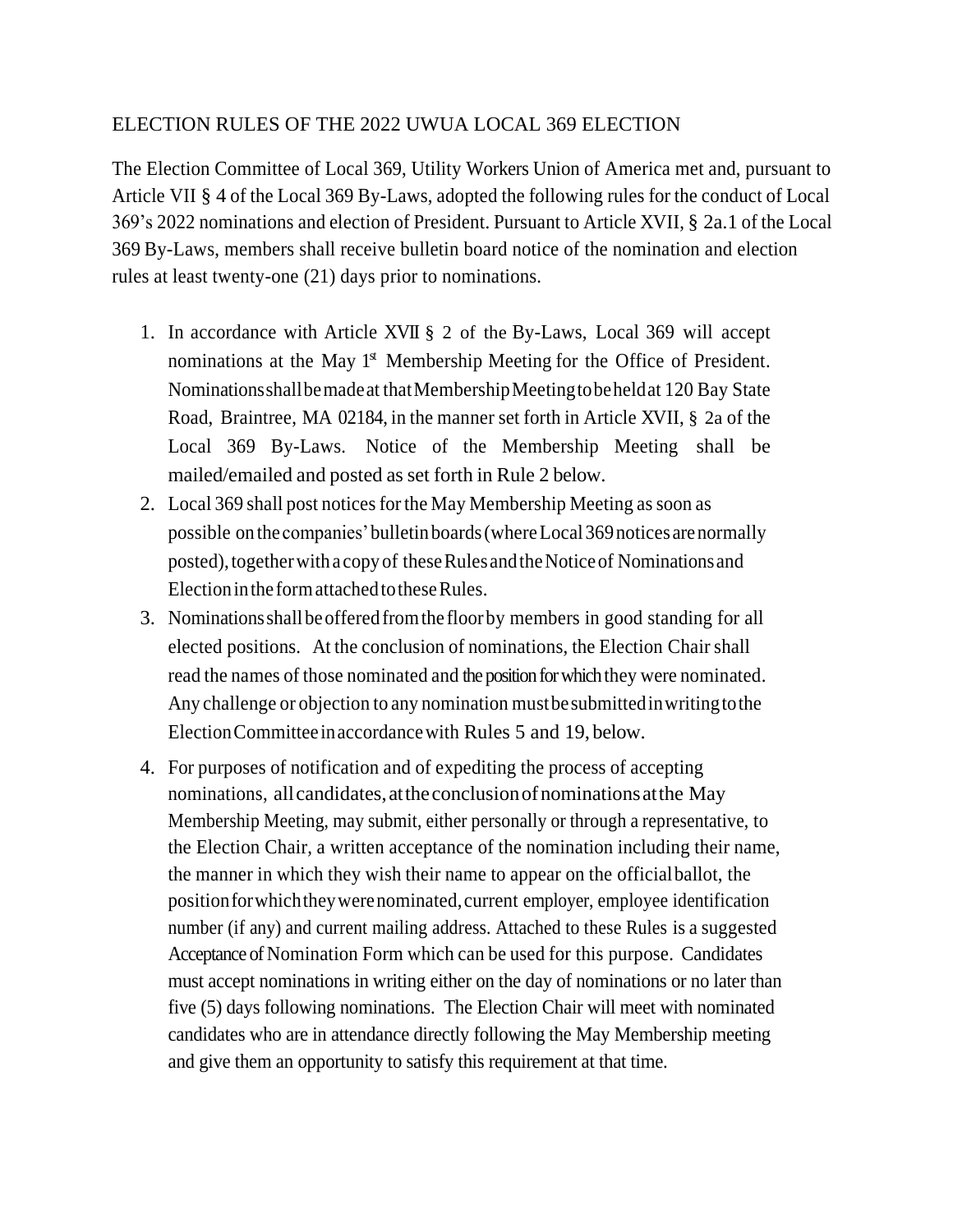- 5. To be eligible for nominationcandidates mustbe amemberofthisLocalUnionin continuous good standing for a period of not less than six (6) months preceding the date of such nomination and must not be barred from holding office in accordance with Section 504 of the Labor Management Reporting and Disclosure Act of 1959 (Article XVII § 3,Local 369By-Laws). Anyquestion, objection, or challenge to the eligibility of any nominee, must be made to and shall be decided by the ElectionCommittee. Untilthe ElectionCommitteemakesits decision, the challenged nomination shall be considered valid. The Election Committee will rule on such questions, objections, and challenges in a timely manner. Any post-election challenges may be appealed to the National Union after the completion of the Local's electionprocess.
- 6. In the event there is only one candidate nominated for any office or position, then no election shall be held, and the candidate shall be elected at the nomination meeting under Article XVII § 2a.4 of the By-Laws.
- 7. On or before May 4, 2022, the Local 369 Election Chair shall notify all nominees of their nominations by mail or hand delivered notice as per Article XVII § 4a.
- 8. Members nominated for any position must accept the nomination in writing by May 5, 2022.
- 9. Ballot position for each contested position shall be drawn by lot on May 5, 2022 at the Local office. Candidates for contested positions or their designated observers may attend the drawing.
- 10. In the event of a death or termination of membership of a qualified nominee, the nominee's name shall remain on the ballot. If the nominee is certified by the Election Committee as having been elected, the position shall be declared vacant and filled in accordance with the applicable provisions of the Local 369 By-Laws.
- 11. If, at the end of the period for accepting nominations and withdrawing nominations, there is only one nominee for every elective position the Election Committee shall declare those nominees elected.
- 12. The election shall be conducted by MK Election Services under these Rules and the uniform processes followed by MK Election Services.
- 13.No candidate or supporter of a candidate shall use the equipment or email of any Employer or ofthe Union to promote, support or oppose any candidate.
- 14. MK Election Services may hire such personnel necessary for the expeditious, fair, and impartial conduct of the election.
- 15. All Local 369 members in good standing as of April 1, 2022, shall be eligible to vote. It is the responsibility of the individual member to make certain his or her address, as recorded in the Local's records, is correct. The Election Committee shall determine any and all issues concerning eligibility.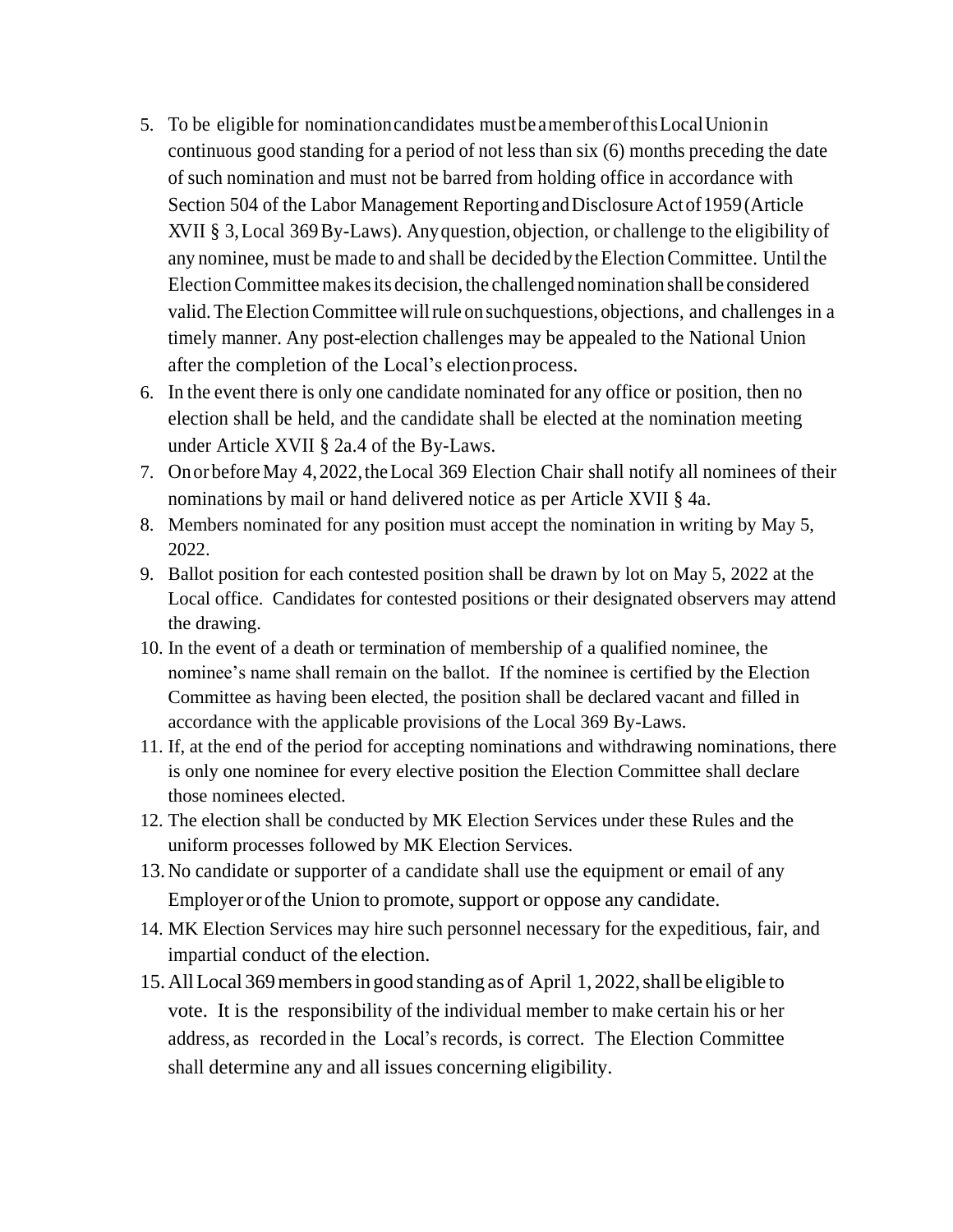- 16.In order to resolve as expeditiously as possible, any disputes which may arise during the course of the election, the Election Committee shall have the right and authority to investigate and decide any such complaint, objection, challenge or other issue which relates to this election and is brought to the attention of the Election Committee.
- 17.Any challenge to the election results must be made in writing within fifteen (15) days of the time the challenger becomes aware, or reasonably should have become aware, of violations of these Rules, the Local By-Laws or the National Constitution. Challenges to election results shall be directed to the Local Executive Board and resolved in accordance with the provisions of Article XIV of the National Constitution.
- 18.Each candidate may inspect (but not copy) the membership list once within 30 days prior to the mailing of ballots. A time for inspection must be arranged with the Election Chair. Candidates may, at their cost, distribute campaign literature through a professional mailing company to whom the Election Committee will provide mailing labels.
- 19.The election shall be conducted bya secretmail ballotmailed to the last known address of each memberin good standing.Ballotswill bemailed on or about May 16, 2022.
- 20. Sample ballots shall be prepared and posted on the company bulletin boards.
- **21.If a ballot is not received byMay 24, 2022, only the member who did not receive his or her ballot must contactMKElection Servicesbytelephone at203-403-8401 at any time. Replacement ballots requested after May 26, 2022, may not be received in time to be counted. MK Election Services shall mail a replacement ballot on request within two business days.**
- **22.Anymember,eligibletovoteinthe2022election,whowillbeawayfromhis/herhome address (as shown on the company or Local records) after May 16, 2022, and will not be able to receive a ballot and return it as required, and wantsthat ballotsent to a different address where that member willbelocated,mustdeliver to theElection ChairawritingbeforeMay 12, 2022,withthe following information:A)print voter'sname;B) employer'sname; C) current mailing address; D) address where ballotisto be sent; and E) voter'ssignature.**
- 23.Ballots are to be returned in the self-addressed envelope provided so that they are received no later than 8 A.M. on June 3,2022.Anyballotreceivedafterthatdateandtime willnotbecounted.Nohand-deliveryofballotswill be accepted. All ballots must be mailed.
- 24.All ballots received will be counted by MK Election Services on June 3, 2022, as soon as possible following the pick-up of the ballots at the post office.